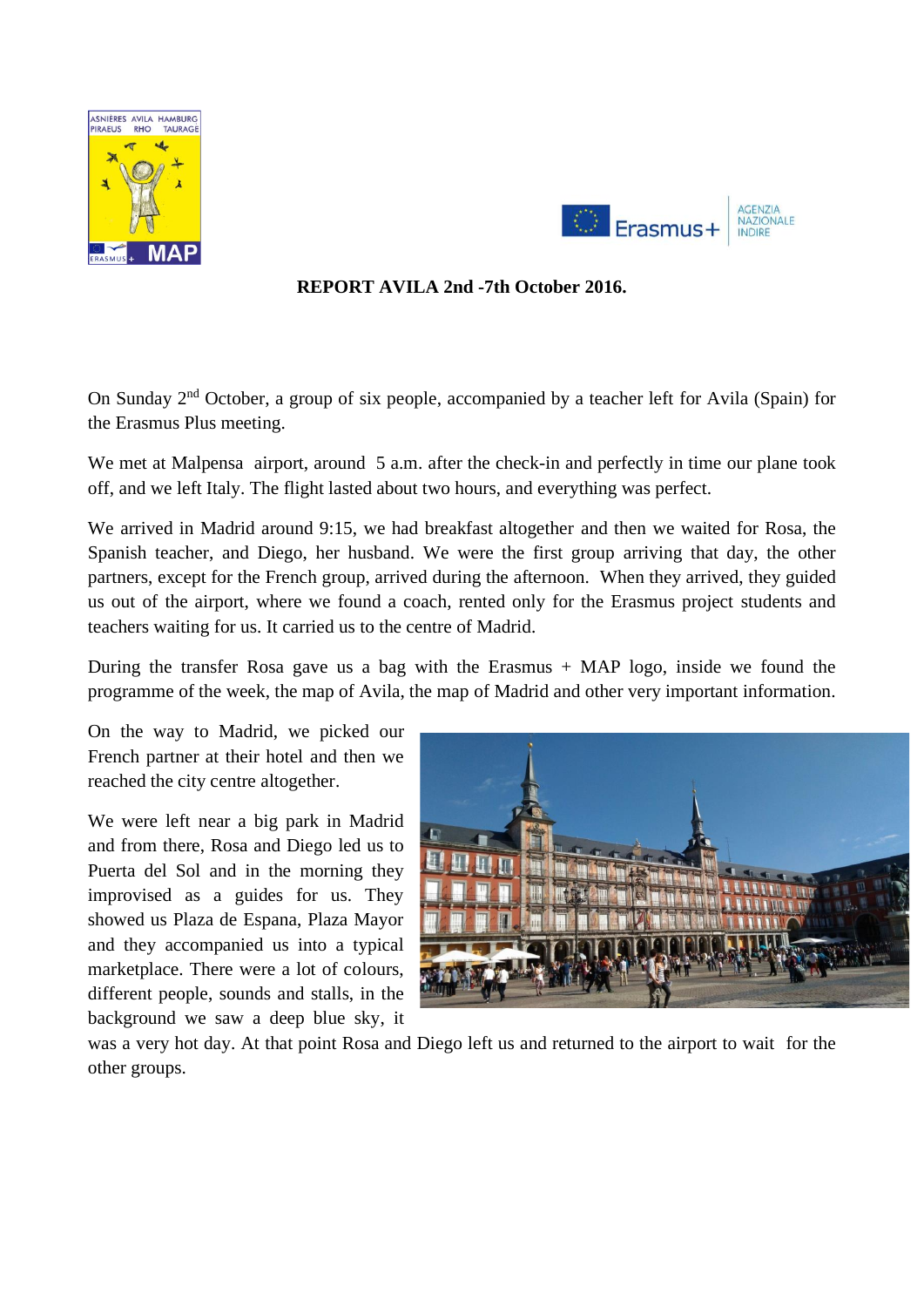

We visited the place, and we met again around 13:00 to have lunch together. We ate *"bocadillo con calamares*" (sandwich with squids), that is a typical sandwich in Madrid.

In the afternoon with the French group we went around in the city and we started talking together, at first we were a little bit shy. Everyone in the Italian group was at the first experience.

We arrived in the migrants' neighbourhood: there were a lot of people, coming from different parts of the world. They sang and danced in the street; in the area Lavapiè there were Indian, Chinese, Thai restaurants, and shops had signs written in many languages and characters. A multitude of colours and smells, it was really suggestive.

From there we split into two groups, and we came back to Puerta del

Sol, where we had to meet our teacher again. We had a little bit extra free time then we stopped because we were very tired, we got up around four in the morning.

Around 17:30, we went to a park near Plaza de Espana with our teacher. We waited there for the other students that arrived all along the afternoon. While we were waiting, the other French guys arrived, they sat with us and we started talking quite naturally.

Around 19:30 all the groups were there, we introduced each other and then we left Madrid for Avila by coach. On our way to Avila we "observed" the others.

The trip lasted about two hours, we arrived in Avila about 21:30, from the coach we had the fantastic view of the walls.

We got off from the bus and all the host families were waiting for us. Everyone "took" his student and carried him at home. I went with my family that was very hospitable; I had a shower, then we had a dinner all together, and then I went to bed. The first day was gone, in one of the best way possible I thought.

### **Monday, 3 rd October**

On Monday 3rd October, our second day in Spain, all the students and the teachers, met at the school at 9.00 a.m. There, after a brief welcome speech of the principal, Spanish students showed us their school with a little tour.

Afterwards we met all together again and every country presented their works. At first, each country presented articles about migration.

Then there were the presentations of the books some students have read for the project; we presented two book: "Arrival City" by Doug Saunders and "Americanah" by Chimamanda Ngozi Adichie.

At this point we had a "coffee break", so we could relax for a while and have something to eat or drink.

After that we continued with the presentations and now the groups spoke about the successful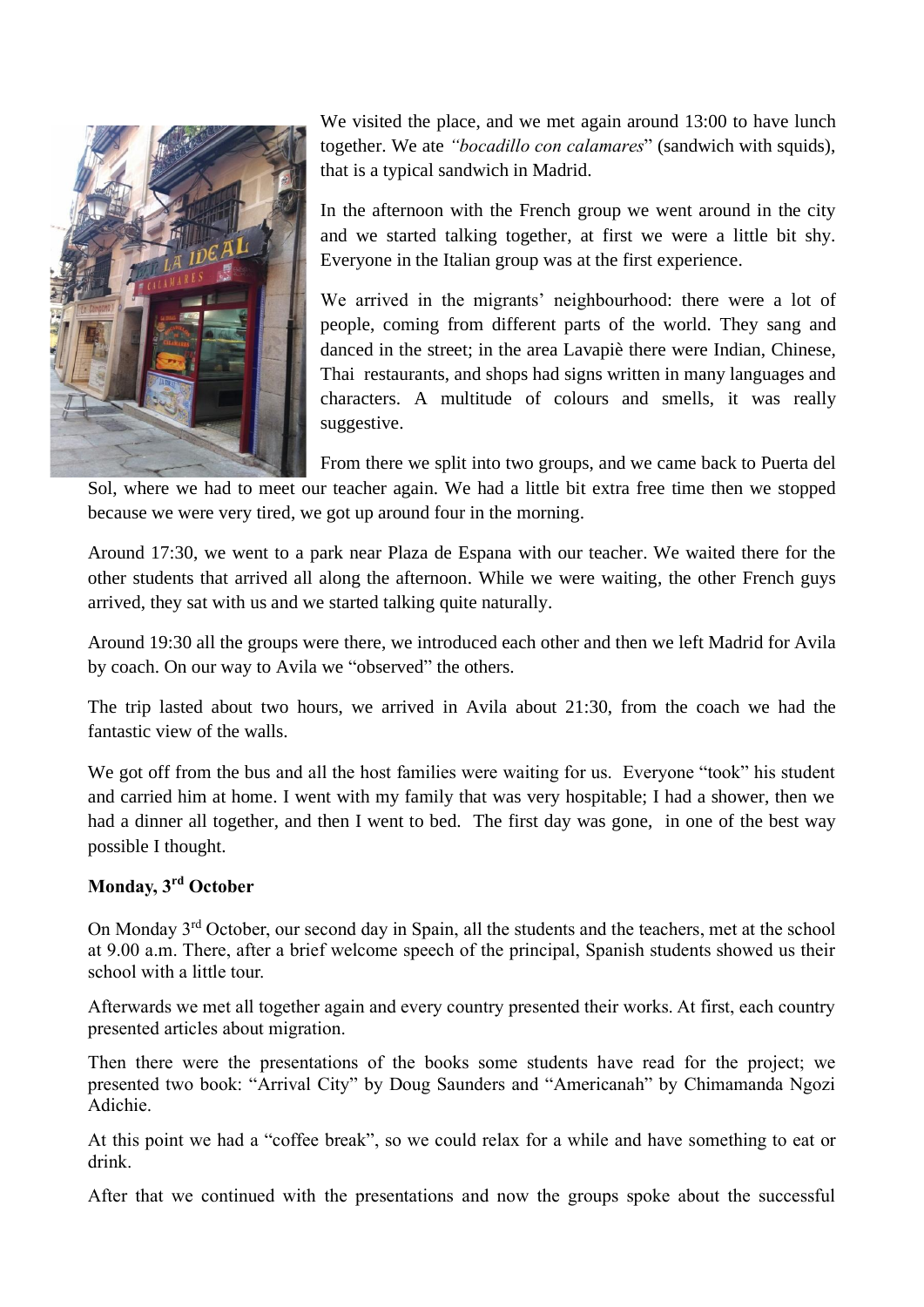immigrants they interviewed; for example the German students interviewed a singer while the Greek ones a film maker.

At 13.30 p.m. we all took a touristic tram to go sightseeing the most significant places in Avila, as the Cathedral. The tram stopped at the Cuatros Postes, a religious monument: it consists of four Doric columns; in the center of the square formed by the columns, on a pedestal a granite cross stands. From here we could see the whole town, surrounded by the walls: it was an amazing view.

This tour lasted around 45 minutes, then at 14.50 we went home to have lunch with the family.

The afternoon was free and we could do different activities with our hosts.

# **Tuesday, 4 th October**

On Tuesday 4<sup>th</sup> October, the third day in Spain, we had a one-day excursion, we went to Madrid.

We got on the bus and we start the trip. I really enjoy the travel in the bus, we spent all the time speaking, singing and laughing a lot and so the one-hour-and-a-half in the bus seemed to be like 10 minutes, because time flies when you are having fun.

We arrived in Madrid and we visited the Parliament, we listened to the history of the building and we took photos in the main room.

After that we had free time, so we went to "Plaza del Sol", one of the most important squares, and there we went around the city with our friends. It was an opportunity to make some new friends, and together we went shopping and we visited the city.

We met again our teachers in the afternoon in front of the Prado museum, ready to enter it. Personally, I heard a lot about this museum and I was looking forward to visiting it. We had no guide, but I still think it was better. We talked to each other, we expressed our feeling about the paintings: art became a way to communicate and I was really struck by the experience. The museum was huge and no one was able to visit it completely.

When we went out it was already evening, and it was time to return to our city, Avila. Despite the tiredness we enjoyed our time in the bus a lot. Then when we arrived in Avila we said goodbye to each other and we went home to have dinner with our host family and to spend some time together.

### **Wednesday, 5 th October**

On Wednesday we split into four workshop groups. We had the chance to decide between four different workshop groups: The Drama, The development of the script for the film that we'll be shoot in Lithuania, The beginning of the creation of the book that will "issued" in France, and the last group had to start thinking of the exibition in Paris, our last Erasmus meeting, in which all the works produced in two years' project will be shown.

My group was the one in which we had to write the script for the film in Lithuania. I worked with a German and a Lithuanian teacher. In our workshop we had to think of a realistic plot based on the Lithuanian landscape. We will go to Lithuania at the and of November, so the weather will be very cold and it will probably snow.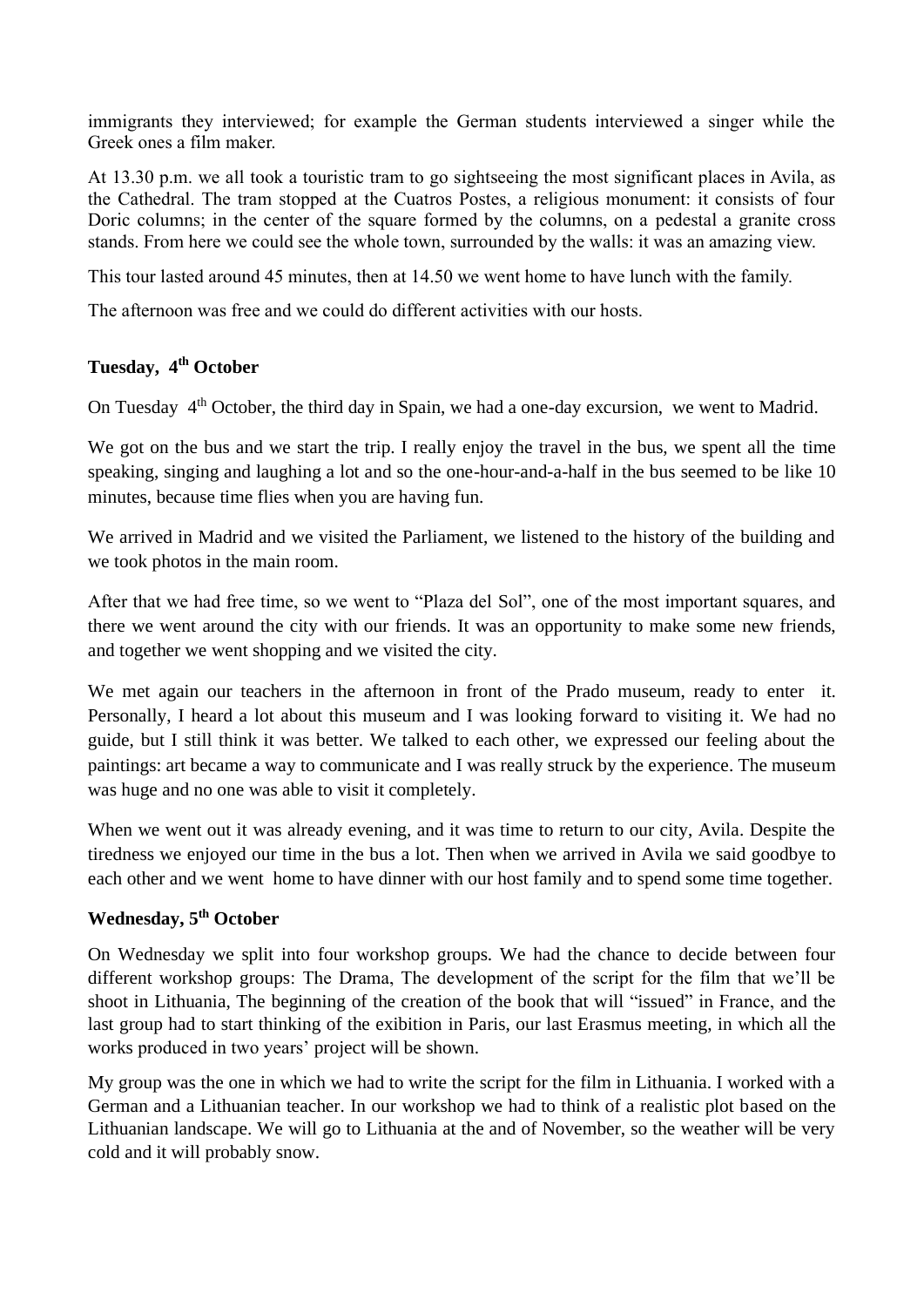The story we came up with is about a couple from Afghanistan during the voyage through Lithuania. They lost each other and they want to meet again.

In the workshop we split into groups and thought of different, possible stories. At the end we found out that everybody had great ideas, so we wanted to mix everything up, until we created our final story.

In the afternoon we continued with our workshop (we came back to our host houses just for lunch), we improved some parts of the plot which were maybe too difficult to be represented there. The following day we wrote the final script of the movie with a special programme for film script suggested by the German teacher.

I think that our job was very tiring, but most of all very satisfactory. We worked really hard but the final result made all of us very proud.

# **Thursday, 6th October**

On Thursday, the fifth day, we continued all the different workshops. When finished, all the students with the help of the teachers exposed what they did during the activities. After all the presentations, the drama group staged a play regarding migration, with an entertaining skit that Louis, a French student thought of. After that we headed to the center of Avila to reach the ancient city walls, which we clibed to the very top to have a wonderful view of the entire city. I personally think the whole panorama was majestic, being on top of those walls and looking at the hills that surrounded the city made me feel like if I were on the top of the world. After the wall experience, to finish the day happily, all of us went to the fairs togheter, it was great fun, there were lots of attractions, accompained by Spanish music.

### **Friday, 7 th October**

On Friday morning, we were all finishing our workshops in order to present them in the main class where we usually met every day. The first group was the one lead by Tantely, the French teacher. They explained the instructions to prepare and draw a migration map. The students gave the teachers of each country a list of steps to follow in order to record and make a good presentation. They showed Farah and Dimitria's experience as an example to watch. I had taken part of it and I will always remember Tantely's words "Everyone here is the product of the history". Everyone has a story to tell and we have to listen carefully to it. Stories make people, people don't make stories.

Secondly, the group of the Erasmus Book showed their work. Stefan, the German teacher, was the responsible of it. They had worked at the best quotes of the week. The main purpose was to find a suitable title representing the meaning of the Erasmus Project Plus MAP. "In their shoes" was selected as the best one. It was thought by Pedros, a Greek boy.

The third group was the one lead by our teacher Paola and Rosa, they were involved in writing the script for the drama show. They just read it because it is expected to be performed in Lithuania and the students of the drama show acted really very well, some of them showed great of staging skills. This meeting was very important because it prepared the basis for our planned exhibition catalogue. For example, the migration maps will be showed in Paris.